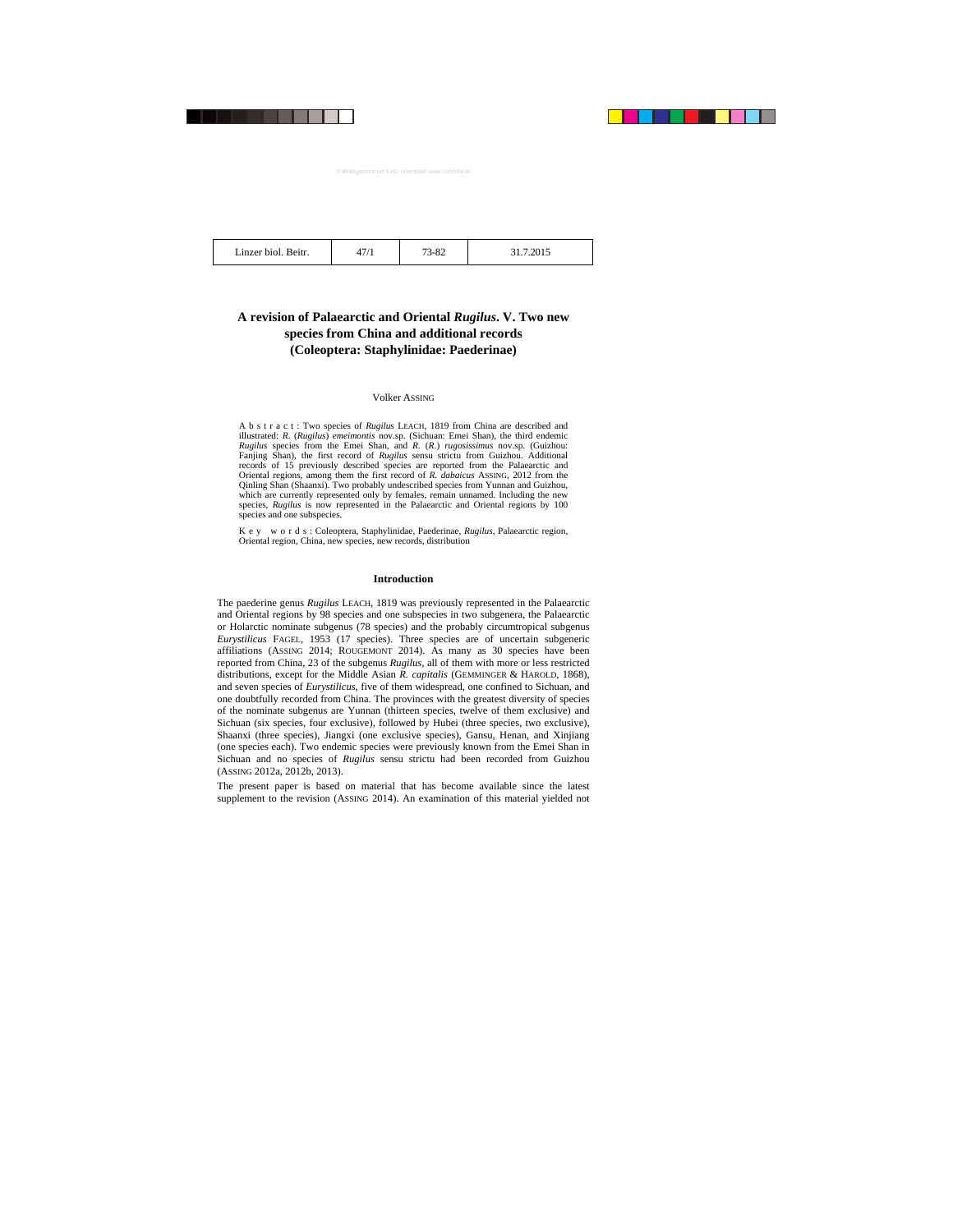only additional records of 15 previously described species, but also four undescribed taxa. Two of these species, both belonging to the nominate subgenus, are described. They were discovered in the Emei Shan (Sichuan) and in the Fanjing Shan (Guizhou). The remaining two species (from Yunnan and Guizhou) are represented only by females and consequently not named. Thus, the genus is now represented in the Palaearctic and Oriental regions by 100 named species.

### **Material and methods**

The material treated in this paper is deposited in the following collections:

CAS.................. Chinese Academy of Sciences, Beijing

MNHUB........... Museum für Naturkunde der Humboldt-Universität Berlin (J. Frisch, J. Willers)

NME ................ Naturkundemuseum Erfurt (M. Hartmann)

cAss.................. author´s private collection

cSch.................. private collection Michael Schülke, Berlin

cSme................. private collection Aleš Smetana, Ottawa

The morphological studies were conducted using a Stemi SV 11 microscope (Zeiss Germany) and a Jenalab compound microscope (Carl Zeiss Jena). The images of external characters were created using a photographing device constructed by Arved Lompe (Nienburg) and CombineZ software. A digital camera (Nikon Coolpix 995) was used for the remaining photographs.

Body length was measured from the anterior margin of the mandibles (in resting position) to the abdominal apex, the length of the forebody from the anterior margin of the mandibles to the posterior margin of the elytra, head length from the anterior margin of the frons to the posterior margin of the head, elytral length at the suture from the apex of the scutellum to the posterior margin of the elytra, and the length of the aedeagus from the apex of the ventral process to the base of the aedeagal capsule. The "parameral" side (i.e., the side where the sperm duct enters) is referred to as the ventral, the opposite side as the dorsal aspect.

# **Species descriptions and additional records**

#### *Rugilus* **(***Rugilus***)** *frischi* **ASSING, 2011**

M a t e r i a l e x a m i n e d : Iran: 2 exs., Gilan province, S Astara, W Lomir, 38°13'N, 48°53'E, 100 m, 10.X.2011, leg. Frisch (MNHUB, cAss); 1 ex., Gilan province, S Hashtpar, Asalem, 37°42'N, 48°53'E, 110 m, 9.X.2011, leg. Frisch (MNHUB).

C o m m e n t : The distribution of *R. frischi* is confined to North Iran.

# *Rugilus* **(***Rugilus***)** *smetanai* **ROUGEMONT, 1998**

M a t e r i a l e x a m i n e d : Nepal:  $2q\varphi$ , Kaski, Bachhar Kharka, NE Sikles, 28°23'N, 84°08'E, 2200-2400 m, 15.IX.2013, leg. Hagge & Schmidt (NME, cAss).

C o m m e n t : This macropterous species is endemic to the Annapurna and Manaslu ranges (ASSING 2012a, 2013).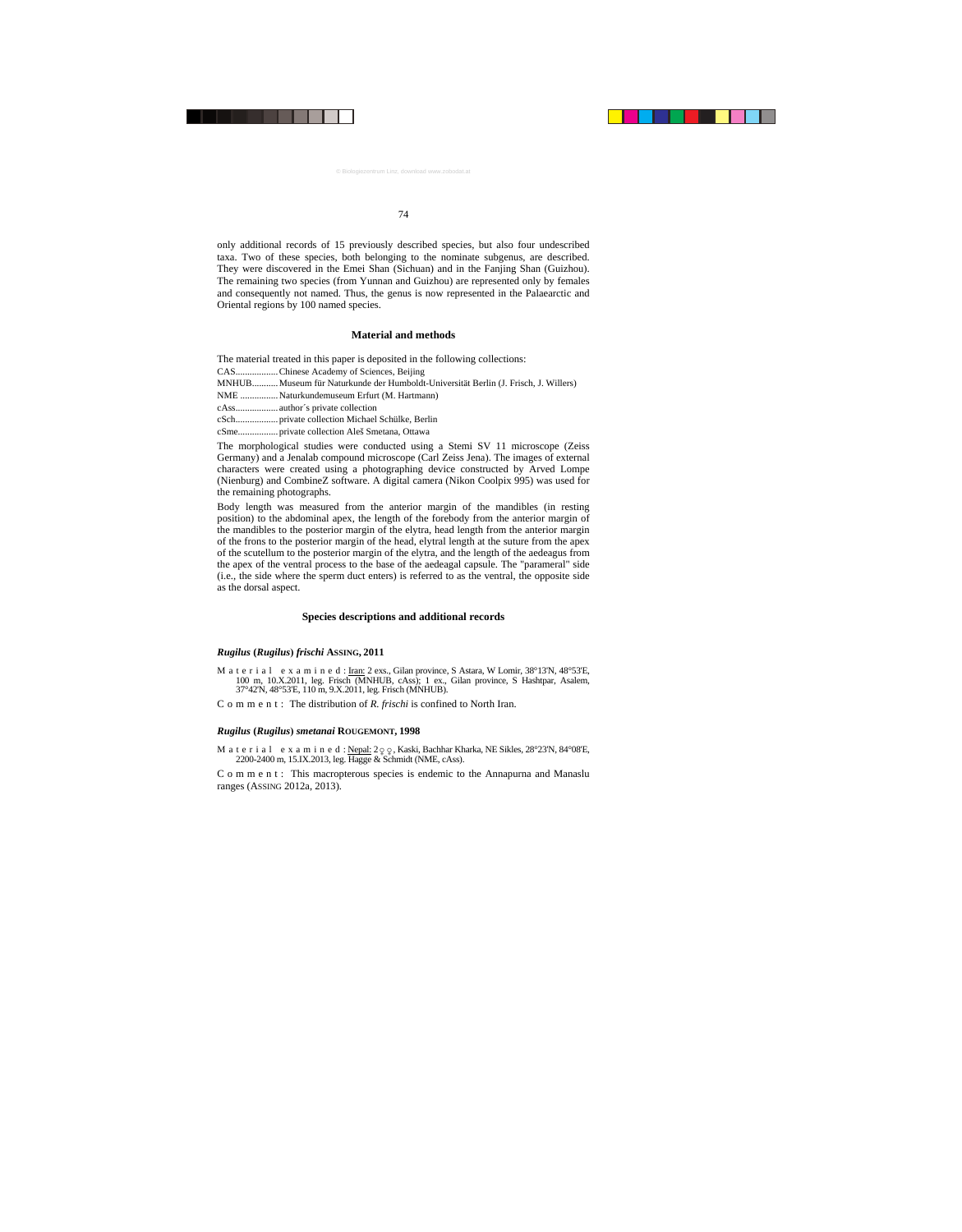#### *Rugilus* **(***Rugilus***)** *rectus* **ASSING, 2013**

M a t e r i a l e x a m i n e d : Nepal:  $4\delta\delta$ ,  $4\varphi\varphi$  [partly slightly teneral], Kaski, Lamjung Himal, Bachhar Kharka to Kori, 28°24'N, 84°09'E, 3000 m, 16.IX.2013, leg. Schmidt (NME, cAss).

C o m m e n t : The original description is based on three specimens collected in the southeastern Annapurna range (ASSING 2013).

#### *Rugilus* **(***Rugilus***)** *curvatus* **ASSING, 2013**

M a t e r i a l e x a m i n e d : Nepal:  $1\delta$ ,  $3\Omega \Omega$  [partly slightly teneral], Kaski, Madi Khola valley, above Sikles, 28°23'N, 84°04'E, 3200 m, 13.IX.2013, leg. Hagge & Schmidt (NME, cAss).

C o m m e n t : The original description is based on two males from two localities in the southern Annapurna range, close to where the above material was collected.

#### *Rugilus* **(***Rugilus***)** *reticulatus* **ASSING, 2012**

M a t e r i a l e x a m i n e d : China: S h a a n x i :  $6\sigma$ ,  $27q$   $q$ , Qinling Shan,  $34^{\circ}01'N$ ,  $107^{\circ}52'$ E,  $1700-2200$  m, sifted,  $17. V. 2011$ , leg. Grebennikov (CAS, cSme, cAss);  $1\delta$ ,  $5\varphi$ ,  $\Omega$ ;  $\Omega$ Qinling Shan, 33°52'N, 108°59'E, 2000-2600 m, sifted, 15.V.2011, leg. Grebennikov (CAS, cSme, cAss).

C o m m e n t : The known distribution of *R. reticulatus* is confined to the Qinling Shan in Shaanxi and the Funiu Shan in Henan province, where it had been recorded at altitudes of 1650-2000 m (ASSING 2012a). In all, 70 specimens of this wing-dimorphic species have been studied so far, 16 (23 %) of which are males. In one of the above localities, *R. reticulatus* was collected together with *R. dabaicus*.

#### *Rugilus* **(***Rugilus***)** *dabaicus* **ASSING, 2012**

M a t e r i a l e x a m i n e d : China: S h a a n x i :  $8\sigma\sigma$ ,  $10\sigma$   $\sigma$ , Qinling Shan, 33°52'N, 108°59'E, 2000-2600 m, sifted, 15.V.2011, leg. Grebennikov (CAS, cSme, cAss).

Comment: *Rugilus dabaicus* was previously known only from the Daba Shan in western Hubei (ASSING 2012a, 2012b). The aedeagi of the above males are distinguished from those of the three type males recorded from the Daba Shan by a slightly differently shaped ventral process, but these differences are interpreted as intraspecific rather than interspecific variation. Differences in the external and male secondary structures were not found and some variation of the shape of the ventral process has been observed also in several other species of the subgenus recorded from China (ASSING 2012a). The above material was collected together with *R. reticulatus.*

# *Rugilus* **(***Rugilus***)** *gonggaicus* **ASSING, 2012**

M a t e r i a l e x a m i n e d : China: S i c h u a n :  $1\delta$ ,  $249\varphi$ , Gongga Shan,  $29^{\circ}48^{\circ}$ N,  $102^{\circ}$ 04'E, 2765 m, sifted, 20.VI.2011, leg. Grebennikov (CAS, cSme, cAss);  $11 \circ \circ$ , same data, but 6.VI.2011 (CAS, cSme, cAss); 60 0, Gongga Shan, 29°48'N, 102°04'E, 2680 m, sifted, 14.VI.2011, leg. Grebennikov (CAS, cSme, cAss).

C o m m e n t : The known distribution of *R. gonggaicus* is confined to the Gongga Shan. Only ten (10.2 %) in a total of 98 specimens studied thus far are males (ASSING 2012a).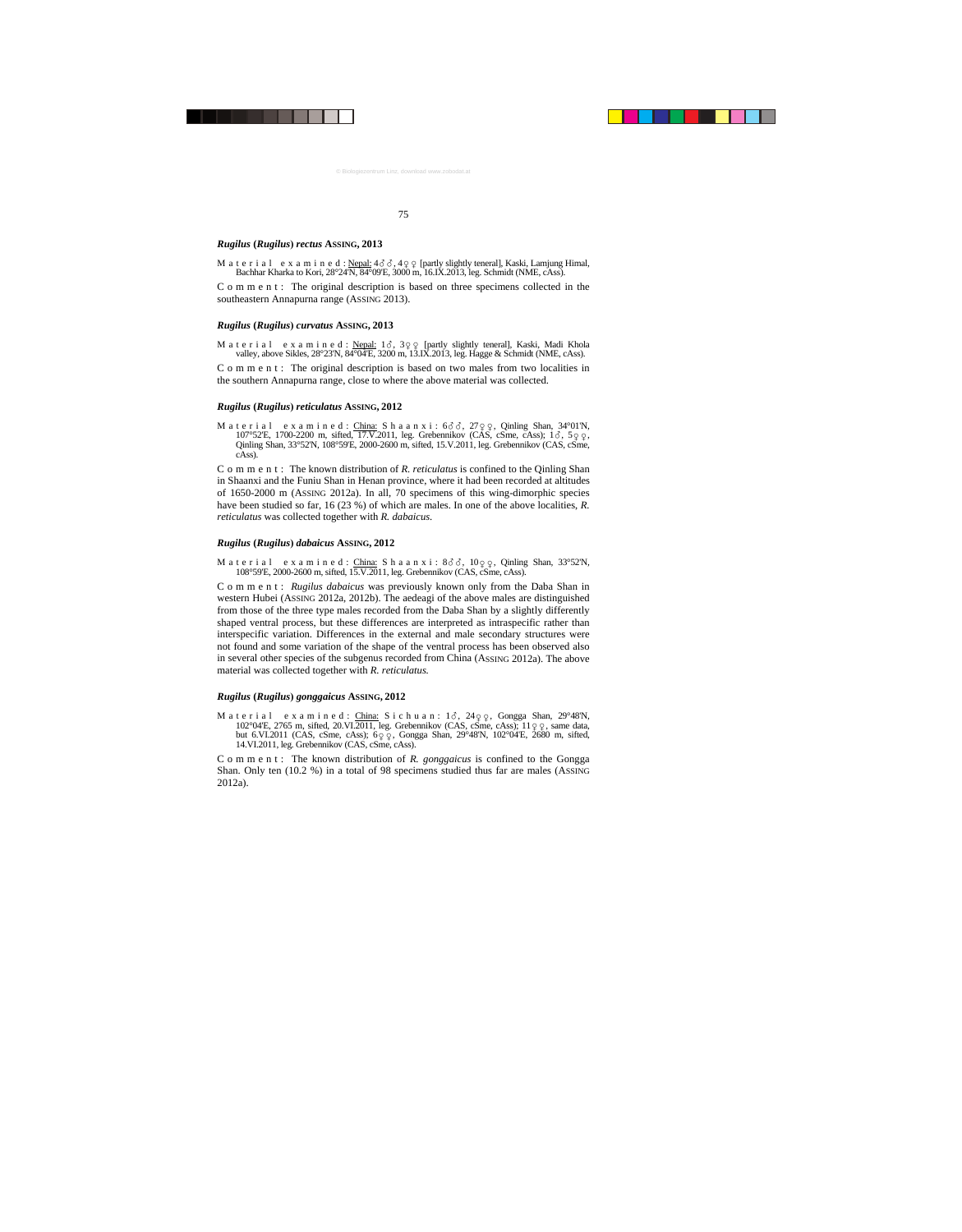#### *Rugilus* **(***Rugilus***)** *emeiensis* **ASSING, 2012**

M a t e r i a l e x a m i n e d : China: S i c h u a n : 3 q q, Emei Shan, 29°33'N, 103°20'E, 2340 m, sifted, 29.V.2011, leg. Grebennikov (CAS, cSme, cAss).

C o m m e n t : This species is endemic to the Emei Shan. Only two in a total of 45 specimens studied are males (ASSING 2012a, 2012b, 2014).

#### *Rugilus* **(***Rugilus***)** *emeimontis* **nov.sp.** (Figs 1-5)

T y p e m a t e r i a l : Holotype  $\delta$ : "P.R. CHINA, Sichuan, Emei Shan, N28°33'04" E103°21'19'', 25.v.2011, 1729 m, sift05, V. Grebennikov / Holotypus *Rugilus emeimontis* sp. n., det. V. Assing 2014" (CAS).

E t y m o l o g y : The specific epithet is a noun composed of the name of the mountain where the species was discovered and the genitive of the Latin noun mons (mountain).

D e s c r i p t i o n : Body length 5.7 mm; length of forebody 3.4 mm. Coloration: head, pronotum, and abdomen blackish; elytra blackish with distinct bronze hue; legs dark-yellowish; antennae yellowish-red.

Head (Fig. 2) weakly transverse, 1.03 times as broad as long, broadest across eyes; margins behind eyes smoothly and weakly curving towards posterior constriction in dorsal view, posterior angles obsolete; punctation coarse, largely longitudinally confluent (particularly in lateral dorsal portions). Eyes large and strongly convex, approximately as long as distance from posterior margin of eye to posterior constriction. Anterior margin of labrum with two short teeth on either side of the shallow median incision.

Pronotum (Fig. 2) 1.17 times as long as broad and 0.75 times as wide as head; midline with pronounced broad impunctate glossy band in the middle, extending to neither anterior nor posterior margins; punctation similar to that of head.

Elytra (Fig. 1) probably sexually dimorphic, with dense, coarse, and defined punctation; interstices glossy. Metatarsomere I nearly as long as the combined length of II and III.

Abdomen without microsculpture; anterior impressions of tergites III-VI with coarse and dense punctation; punctation of remaining tergal surfaces fine and dense; interstices without microsculpture; posterior margin of tergite VII with palisade fringe.

 $\delta$ : sternite VII (Fig. 3) moderately strongly transverse, approximately 1.55 times as broad as long, with shallow postero-median impression, posterior margin weakly concave; sternite VIII (Fig. 4) approximately 1.1 times as broad as long, posterior excision V-shaped and approximately one-fourth as deep as length of sternite; aedeagus with slender ventral process, 0.75 mm long, and shaped as in Fig. 5.

-: unknown.

C o m p a r a t i v e n o t e s: Based on the similar external and male sexual characters, *R. emeimontis* is probably allied to *R. gansuensis* ROUGEMONT, 1998 (Gansu, Shaanxi: Qinling Shan, Daba Shan, Maiji Shan) and *R. daxuensis* ASSING, 2012 (West Sichuan: Daxue Shan). It is distinguished from these species particularly by the differently shaped aedeagus and by the differently shaped posterior excision of the male sternite VIII (less deep than in *R. gansuensis* and deeper than in *R. daxuensis*).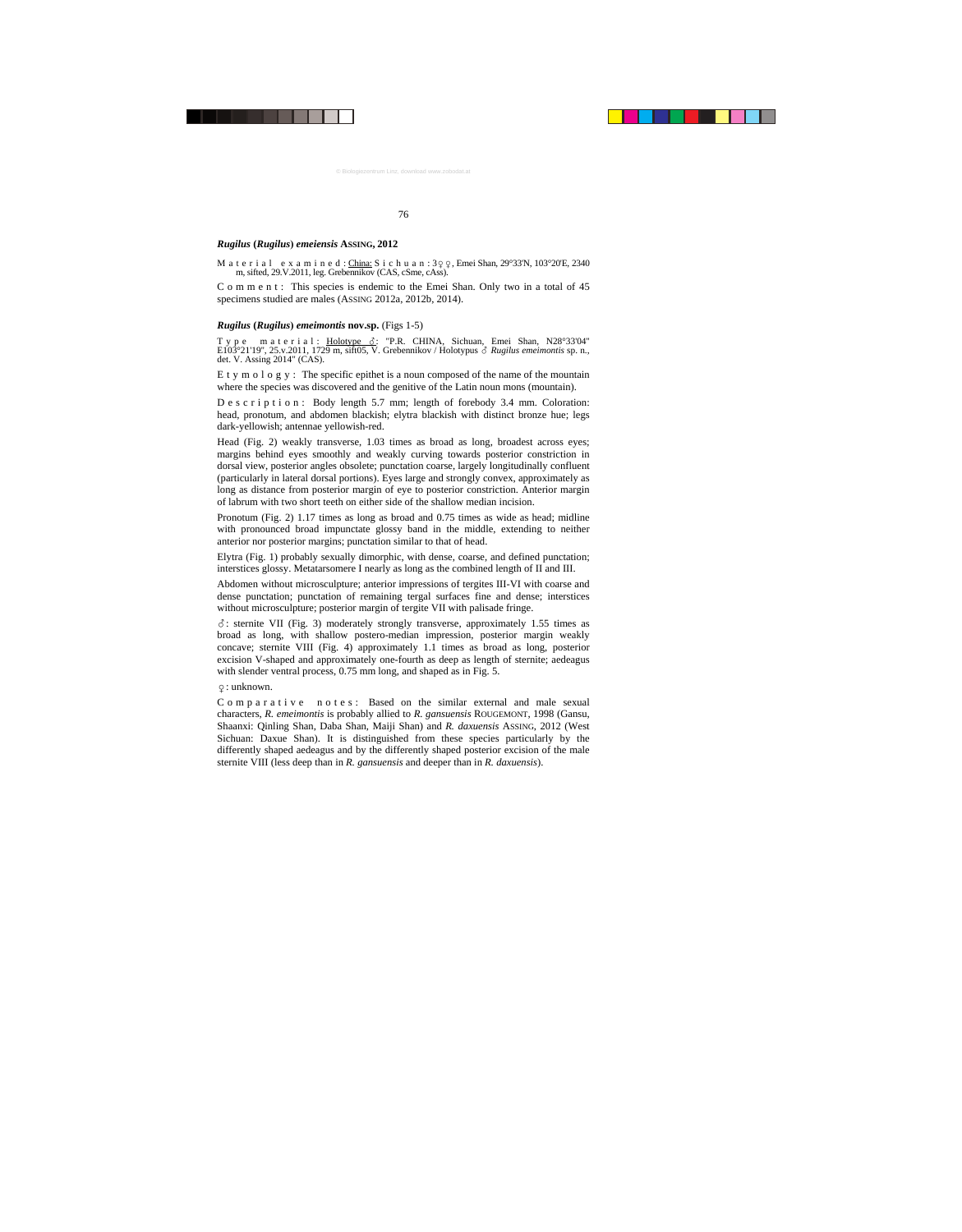

**Figs 1-5**: *Rugilus emeimontis* nov.sp.: (**1**) forebody; (**2**) head and pronotum; (**3**) male sternite VII; (**4**) male sternite VIII; (**5**) aedeagus in lateral view. Scale bars: 1-2: 1.0 mm; 3-5: 0.5 mm.

Distribution and natural history: *Rugilus emeimontis* is the third (probably) endemic *Rugilus* species to be recorded from the Emei Shan in West Sichuan. The holotype was sifted at an altitude of approximately 1730 m, together with a specimen of *R. aquilinus*. Although females are unknown, it can be assumed that, like other closely allied species known from China, *R. emeimontis* is subject to a sexual wingdimorphism (males macropterous, females micropterous).

### *Rugilus* **(***Rugilus***)** *schuelkei* **ASSING, 2012**

M a t e r i a l e x a m i n e d : China: Y u n n a n :  $10q\ q$ , Haba Shan, 27°22'N, 100°06'E, 3350' m, sifted, 23.VI.2012, leg. Grebennikov (CAS, cSme, cAss); 1  $\varphi$ , Haba Shan, 27°21'N, 100°06'E, 4120 m, sifted, 26.VI.2012, leg. Grebennikov (CAS).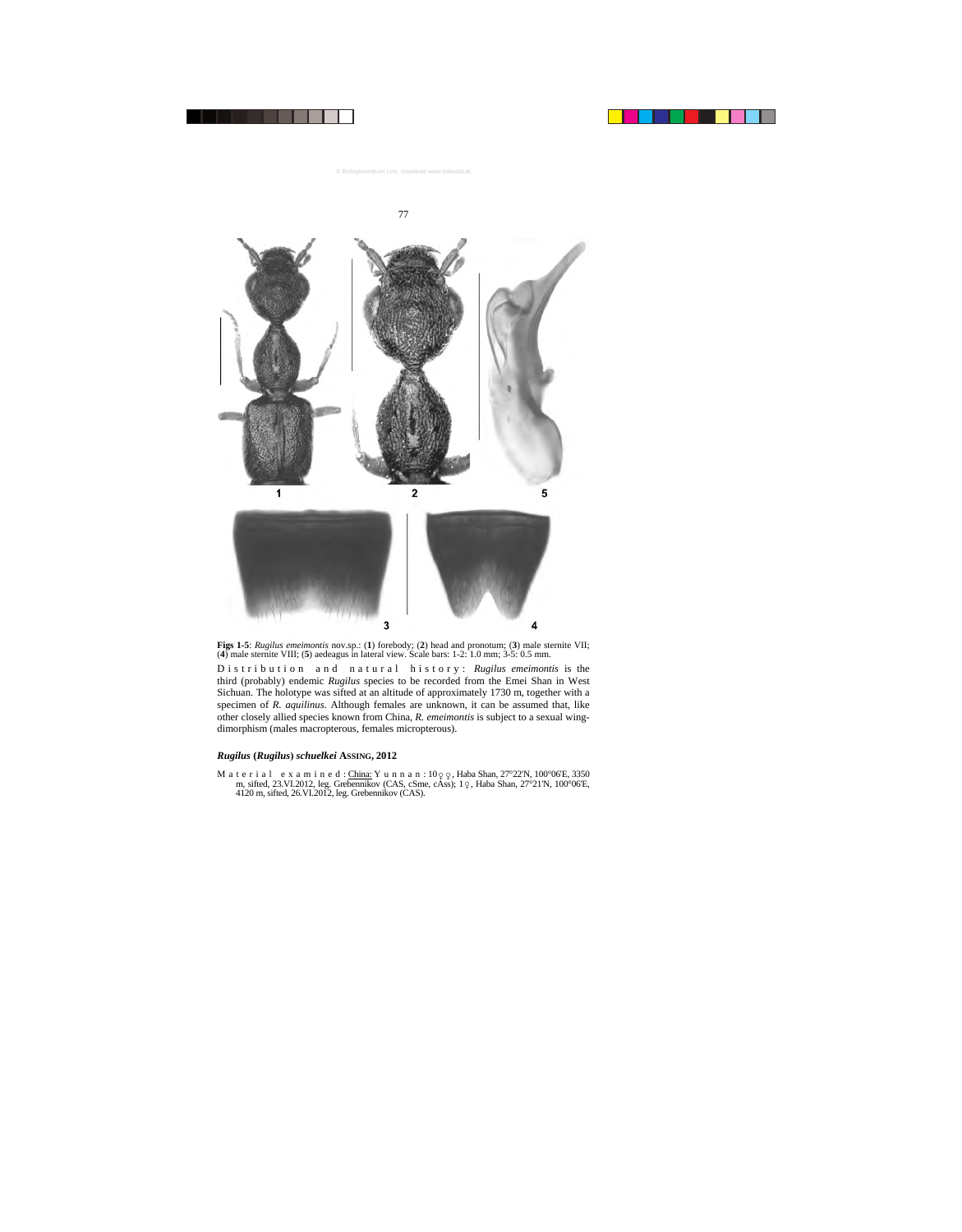C o m m e n t : The known distribution is confined to several localities in the environs of Zhongdian (ASSING 2012a, 2012b). The sex ratio in the material studied up to today is 0.32 (10 males : 31 females). The altitudes range from 2870 to 4120 m.

# *Rugilus* **(***Rugilus***)** *aquilinus* **ASSING, 2012**

M a t e r i a l e x a m i n e d : China: S i c h u a n :  $16\delta\delta$ ,  $22\varphi\varphi$ , Emei Shan,  $29^\circ34^\prime$ N, 103°21'E, 1850 m, sifted, 23.V.2011, leg. Grebennikov (CAS, cSme, cAss); 10, Emei Shan, 29°34'N, 103°21'E, 1780 m, sifted, 23.V.2011, leg. Grebennikov (CAS); 8 $\delta$   $\delta$ , 22 $\varphi$   $\varphi$ , Emei Shan, 29°34'N, 103°21'E, 1830 m, sifted, 26.V.2011, leg. Grebennikov (CAS, cSme, cAss); 1  $\varphi$ , Emei Shan, 29°33'N, 103°21'E, 1730 m, sifted, 25.V.2011, leg. Grebennikov (cAss).

Comment: *Rugilus aquilinus* is endemic to the Emei Shan (ASSING 2012b, 2013). The sex ratio in the material studied so far is 0.57 (29 males : 51 females).

# *Rugilus* **(***Rugilus***)** *rugosissimus* **nov.sp.** (Figs 6-10)

T y p e m a t e r i a l : Holotype  $\delta$ : "CHINA, Guizhou, Fanjing Shan, 27°54'N, 108°42'E, 1400-1700 m, 5.-11.VI.2014, leg. C. Reuter / Holotypus *Rugilus rugosissimus* sp. n., det. V. Assing 2014" (cAss).

E t y m o l o g y : The specific epithet is the superlative of the Latin adjective rugosus and alludes to the conspicuously rugosely confluent punctation of the head and pronotum.

D e s c r i p t i o n : Body length 7.2 mm; length of forebody 4.1 mm. Coloration: head, pronotum, and abdomen blackish-brown; elytra dark-brown with slight bronze hue; forelegs reddish; mid- and hindlegs dark-yellowish, with the femoral apices indistinctly infuscate; antennae with blackish-brown base, apically gradually becoming paler brown.

Head (Fig. 7) distinctly tranverse, 1.17 times as broad as long, broadest across eyes; margins behind eyes smoothly and weakly curving towards posterior constriction in dorsal view, posterior angles weakly marked; punctation coarse, largely longitudinally confluent, less confluent and noticeably umbilicate only on frons. Eyes large and moderately convex, approximately 0.7 times as long as distance from posterior margin of eyes to posterior constriction. Anterior margin of labrum with two pronounced, basally fused teeth on either side of the narrow median incision.

Pronotum (Fig. 7) 1.13 times as long as broad and 0.7 times as wide as head; midline without impunctate, glossy band; punctation similar to that of head.

Elytra (Fig. 6) 0.75 times as long as pronotum; punctation dense, coarse, and defined; interstices glossy. Hind wings apparently reduced. Metatarsomere I nearly as long as the combined length of II and III.

Abdomen approximately as broad as elytra; tergites III-VI with shallow impressions anteriorly, these impressions with coarse and dense punctation; punctation of remaining tergal surfaces fine and dense; interstices without distinct microsculpture; posterior margin of tergite VII without palisade fringe.

 $\delta$ : sternite VII (Fig. 8) strongly transverse, approximately 1.55 times as broad as long, with shallow median impression, posterior margin with pronounced, nearly semi-circular excision; sternite VIII (Fig. 9) approximately 1.15 times as broad as long, posterior excision convex anteriorly and 0.2 times as deep as length of sternite; aedeagus small in relation to body size, 0.66 mm long, and of robust shape (Fig. 10).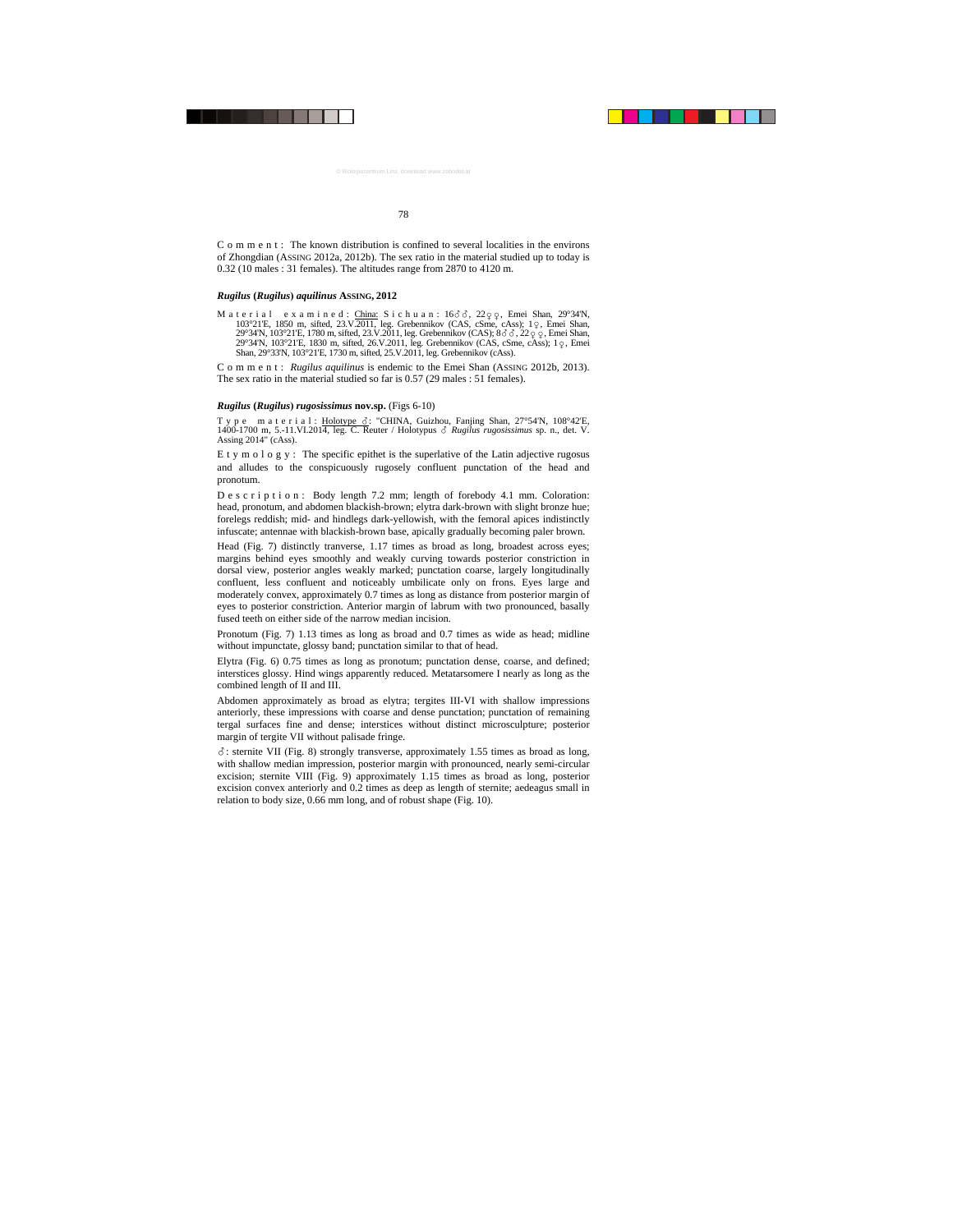C o m p a r a t i v e n o t e s : Based on the similarly derived modifications of the male sternite VII (with large and nearly semi-circular posterior excision), the similarly derived morphology of the aedeagus (small, but robust; ventral process short and forming an angle with the basal portion; internal sac with large black sclerites), as well as the similar external characters, *R. rugosissimus* is undoubtedly most closely related to *R. wuyicus* ASSING, 2012 from Jiangxi, *R. desectus* ASSING, 2012 from Yunnan, *R. aquilinus* ASSING, 2012 from Sichuan, and *R. malaisei* (SCHEERPELTZ, 1965) from Burma. It is distinguished from all of them by the conspicuous longitudinal rugae on the head and pronotum and by the slightly different shape of the aedeagus. In addition it differs from them as follows:



**Figs 6-10**: *Rugilus rugosissimus* nov.sp.: (**6**) forebody; (**7**) head and pronotum; (**8**) male sternite VII; (**9**) male sternite VIII; (**10**) aedeagus in lateral view. Scale bars: 6-7: 1.0 mm; 8-10: 0.5 mm.

8

9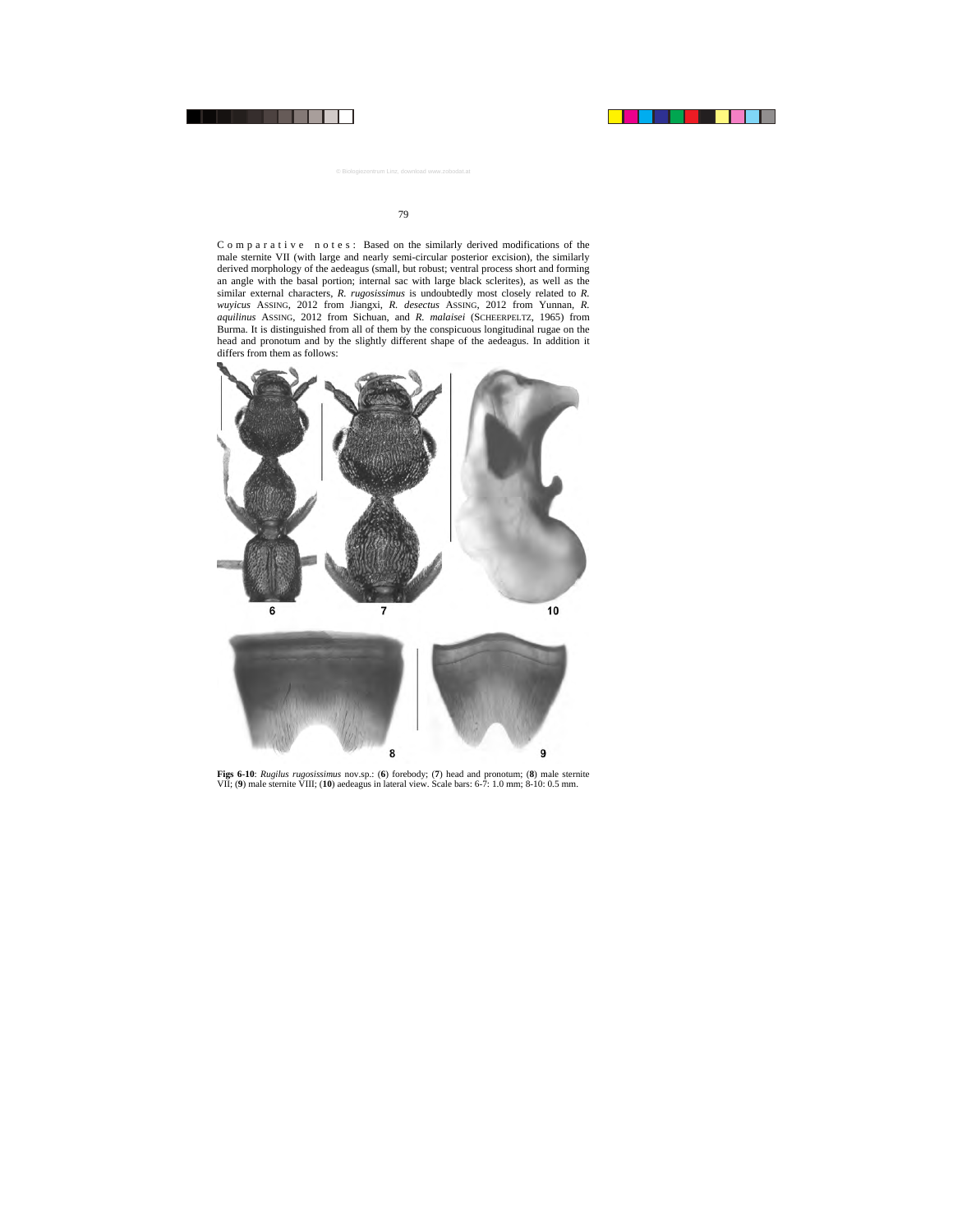from *R. wuyicus* by the larger and more transverse head with relatively smaller eyes, broader elytra, the slightly deeper and less broad posterior excision of the male sternite VII, the deeper posterior excision of the male sternite VIII, by the more pronounced ventral projection at the base of the ventral process of the aedeagus (lateral view), and by the slightly different shape of the apex of the ventral process (lateral view);

from *R. malaisei* by the larger and more transverse head, the more slender and more oblong pronotum (*R. malaisei*: approximately as broad as long), the smaller posterior excision of the male sternite VII, the narrower posterior excision of the male sternite VIII, and by the apically less acute and more truncate ventral process of the aedeagus;

from *R. desectus* by the relatively larger and more transverse head with completely obsolete posterior angles, the more slender and more oblong pronotum, much shorter and narrower elytra, the distinctly smaller and sub-circular posterior excision of the male sternite VII, the less distinctly V-shaped posterior excision of the male sternite VIII, and by the much smaller aedeagus with a much more slender ventral process (lateral view);

from *R. aquilinus* by the relatively larger and more transverse head with completely obsolete posterior angles and a longer postocular region in relation to the eyes, the distinctly more massive antennae, the shorter male elytra, and the somewhat less strongly curved ventral process of the aedeagus (lateral view).

For illustrations of the external and male sexual characters of *R. wuyicus*, *R. desectus*, and *R. malaisei* see ASSING (2012a, 2012b).

D is t r i b u t i o n a n d n a t u r a l h is t o r y : The type locality is situated in the Fanjing Shan, a somewhat isolated mountain range in the northeast of Guizhou, South China. The holotype was collected at an altitude between 1400 and 1700 m. Additional data are not available.

#### *Rugilus* **(***Eurystilicus***)** *ceylanensis* **(KRAATZ 1859)**

M a t e r i a l e x a m i n e d : Philippines: 1 ex., Leyte (MNHUB).

Comment: *Rugilus ceylanensis* is the most widespread species of the genus, its vast distribution ranging from the Himalaya to the Philippines, Australia, Hawaii, and North America (ASSING 2012a).

## *Rugilus* **(***Eurystilicus***)** *simlaensis* **(CAMERON, 1931)**

M a t e r i a l e x a m i n e d : China: Y u n n a n : 1  $\varphi$ , mountains W Dongchuan, Sedan Snow Mountain Scenic Resort, 26°06'N, 102°55'E, 2620 m, secondary pine forest, litter, moss, and roots of herbs sifted, 14.VIII.2014, leg. Assing (cAss). Taiwan: 1 ex., Ilan Co., "17 k. 100" Logging Road, 1650 m, flight interception trap, 2.-4.IX.2002, leg. Li (MNHUB); 1 ex., Ilan Co., "76 km, N.Crossing Highway", 1180 m, flight interception trap, 9.VII.2003, leg. Li (MNHUB); 1 ex., same data, but 2.-4.VII.2003 (MNHUB); 13 exs., Ilan Co., "17 km, 100 Logging Road", 1650 m, flight interception trap, 9.VII.2003, leg. Li (MNHUB, cAss); 21 exs., same data, but 2.-4.VII.2003 (MNHUB, cAss); 6 exs., Taichung, Anma Shan, flight interception trap, 24.-26.VI.2003, leg. Li (MNHUB, cAss); 6 exs., Taichung, "40 km., 200 Logging Road", 2000 m, flight interception trap, 26.-27.VI.2002, leg. Li (MNHUB, cAss); 2 exs., Kaohsiung, Tengchih, 1400 m, 21.-23.VII.2000, leg. Sugaya (MNHUB, cAss); 2 exs., Bukenji, 23.XI.1905, leg. Sauter (MNHUB).

C o m m e n t : The distribution of *R. simlaensis* ranges from the Himalaya across China to Taiwan (ASSING 2012a).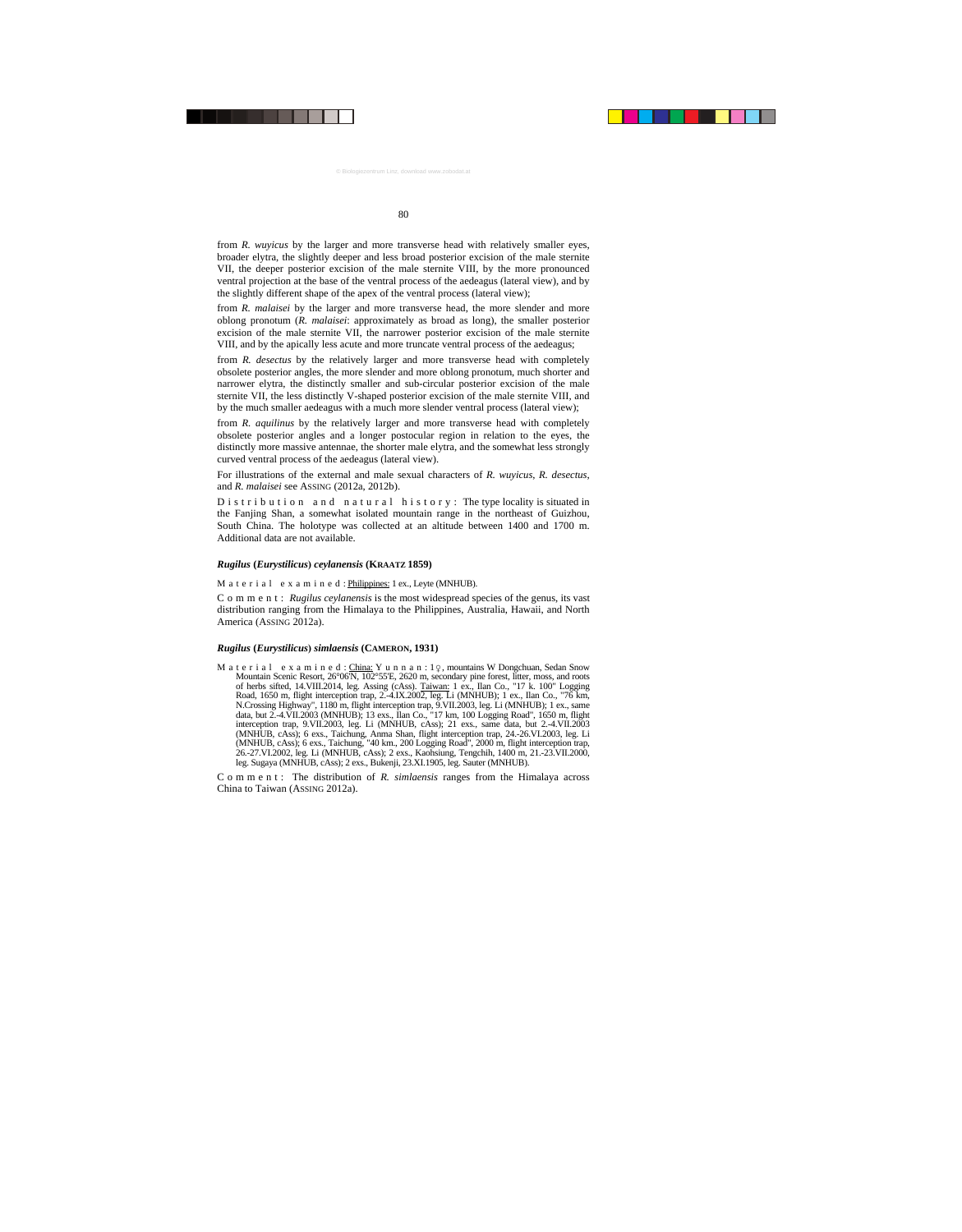#### *Rugilus* **(***Eurystilicus***)** *velutinus* **(FAUVEL, 1895)**

M a t e r i a l e x a m i n e d : China: Y u n n a n : 13, 19, E Kunming, Xiaobailong Forest Park, 24°56'N, 103°05'E, 2110 m, secondary pine forest, pine litter and litter at trail margin sifted, 10.VIII.2014, leg. Assing & Schülke (cAss, cSch). Taiwan: 1 ex., Taihorin, III.1910, leg. Sauter (MNHUB); 1 ex., Ilan Co., "17 km, 100 Logging Road", 1650 m, flight interception trap, 2.-4.VII.2003, leg. Li (cAss); 1 ex., locality and date not specified, leg. Sauter (MNHUB).

Comment: *Rugilus velutinus* is one of the most common and widespread species of the genus in the East Palaearctic and Oriental regions (ASSING 2012a).

#### *Rugilus* **(***Eurystilicus***)** *rufescens* **(SHARP, 1874)**

M a t e r i a l e x a m i n e d : Taiwan: 2 exs., Bukenji, 23.XI.1905, leg. Sauter (cAss); 4 exs., same data, but 8.XI.1905 (MNHUB); 4 exs., same data, but 10.XI.1905 (MNHUB, cAss).

C o m m e n t : Like the three preceding species, *R. rufescens* is widespread in the East Palaearctic region, its distribution extending from India to Japan and Singapore (ASSING 2012a).

#### *Rugilus* **(***Eurystilicus***)** *japonicus* **WATANABE, 1961**

M a t e r i a l e x a m i n e d : Taiwan: 12 exs., Taichung, Chipen-wenchuan, 400 m, 24.-27.IV.2001, leg. Sugaya (MNHUB, cAss); 5 exs., same data, but 6.-8.XI.2000 (MNHUB, cAss); 1 ex., Kaohsiung, Chuyunshan-lintao, 800 m, 22.IV.2001, leg. Sugaya (MNHUB).

Comment: *Rugilus japonicus* is widespread from Sri Lanka across most of the Oriental and South Palaearctic regions to southern Japan and the Philippines (ASSING 2012a).

## *Rugilus* **(***Rugilus***) sp. 1**

M a t e r i a l e x a m i n e d : China: 1 0, Guizhou, Fanjing Shan, 27°54'N, 108°42'E, 1800-2000 m, pitfall, 5.-11.VI.2014, leg. Reuter (cAss).

C o m m e n t : The external characters (relatively large size, long elytra, each with a yellowish postero-lateral spot) suggest that this probably undescribed species is allied to some species recorded from the Himalaya (*R. morvani* (ROUGEMONT, 1987), *R. smetanai* ROUGEMONT, 1998).

## *Rugilus* **(***Rugilus***) sp. 2**

M a t e r i a l e x a m i n e d : China: 1 o Yunnan, mountains W Dongchuan, Sedan Snow Mountain Scenic Resort, 26°06'N,  $102^{\circ}55'$   $\vec{E}$ , 2620 m, secondary pine forest, litter, moss, and roots of herbs sifted, 14.VIII.2014, leg. Assing (cAss).

C o m m e n t : Based on external characters, this probably undescribed species is allied to *R. malaisei* and related species.

## **Acknowledgements**

I am indebted to the colleagues indicated in the material section for the loan of material and especially to Benedikt Feldmann (Münster) for the generous gift of the holotype of *R. rugosissimus*  and for proof-reading the manuscript.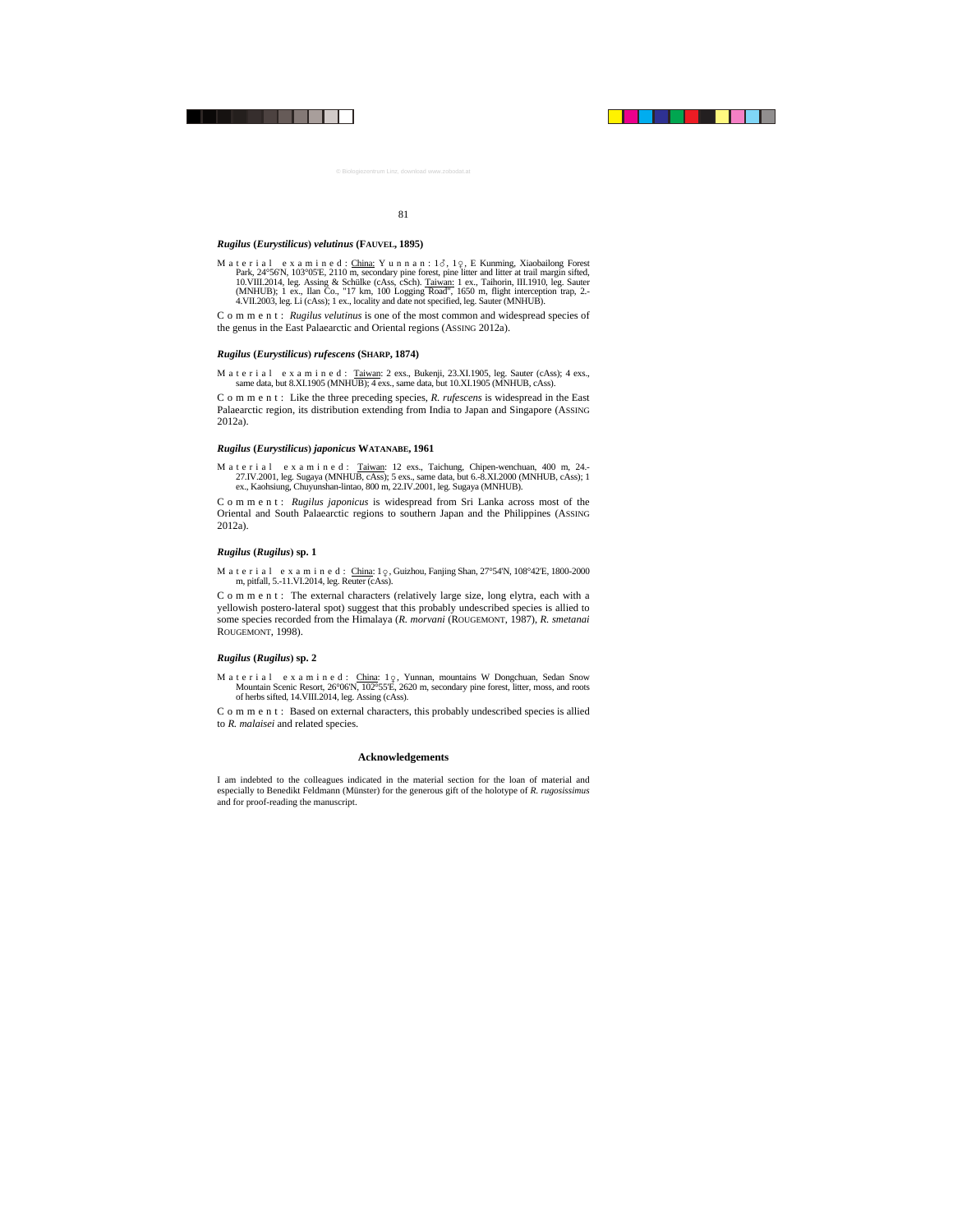#### **Zusammenfassung**

Zwei Arten der Gattung *Rugilus* LEACH, 1819 aus China werden beschrieben: *R*. (*Rugilus*) *emeimontis* nov.sp. (Sichuan: Emei Shan), die dritte auf dem Emei Shan endemische Art, und *R*. (*R*.) *rugosissimus* nov.sp. (Guizhou: Fanjing Shan), die erste aus Guizhou nachgewiesene Art der Untergattung *Rugilus*. Weitere Nachweise von 15 bereits beschriebenen Arten werden aus der Paläarktis und der Orientalis gemeldet, darunter der erste Nachweis von *R. dabaicus* ASSING, 2012 vom Qinling Shan (Shaanxi). Zwei wahrscheinlich unbeschriebene Arten aus Yunnan und Guizhou bleiben unbenannt, da Männchen bislang fehlen. Einschließlich der neu beschriebenen Arten ist die Gattung mit derzeit 100 Arten und einer Unterart in der Paläarktis und der Orientalis vertreten.

# **References**

- ASSING V. (2012a): The *Rugilus* species of the Palaearctic and Oriental regions (Coleoptera: Staphylinidae: Paederinae). — Stuttgarter Beiträge zur Naturkunde A, Neue Serie **5**: 115- 190.
- ASSING V. (2012b): A revision of Palaearctic and Oriental *Rugilus* LEACH, 1819. II. Three new species from China and additional records (Coleoptera: Staphylinidae: Paederinae). — Koleopterologische Rundschau **82**: 137-149.
- ASSING V. (2013): A revision of Palaearctic and Oriental *Rugilus*. III. Five new species from the Palaearctic region and additional records (Coleoptera: Staphylinidae: Paederinae). — Linzer Biologische Beiträge **45** (1): 171-190.
- ASSING V. (2014): A revision of Palaearctic and Oriental *Rugilus*. IV. Three new species from Nepal and additional records (Coleoptera: Staphylinidae: Paederinae). — Linzer Biologische Beiträge **46** (1): 449-459.
- ROUGEMONT G. DE (2014): A new species of *Rugilus* (*Eurystilicus*) from Sri Lanka (Coleoptera, Staphylinidae, Paederinae). — Revue Suisse de Zoologie **121** (2): 247-248.

Author´s address: Dr. Volker ASSING Gabelsbergerstr. 2 D-30163 Hannover, Germany E-mail: vassing.hann@t-online.de